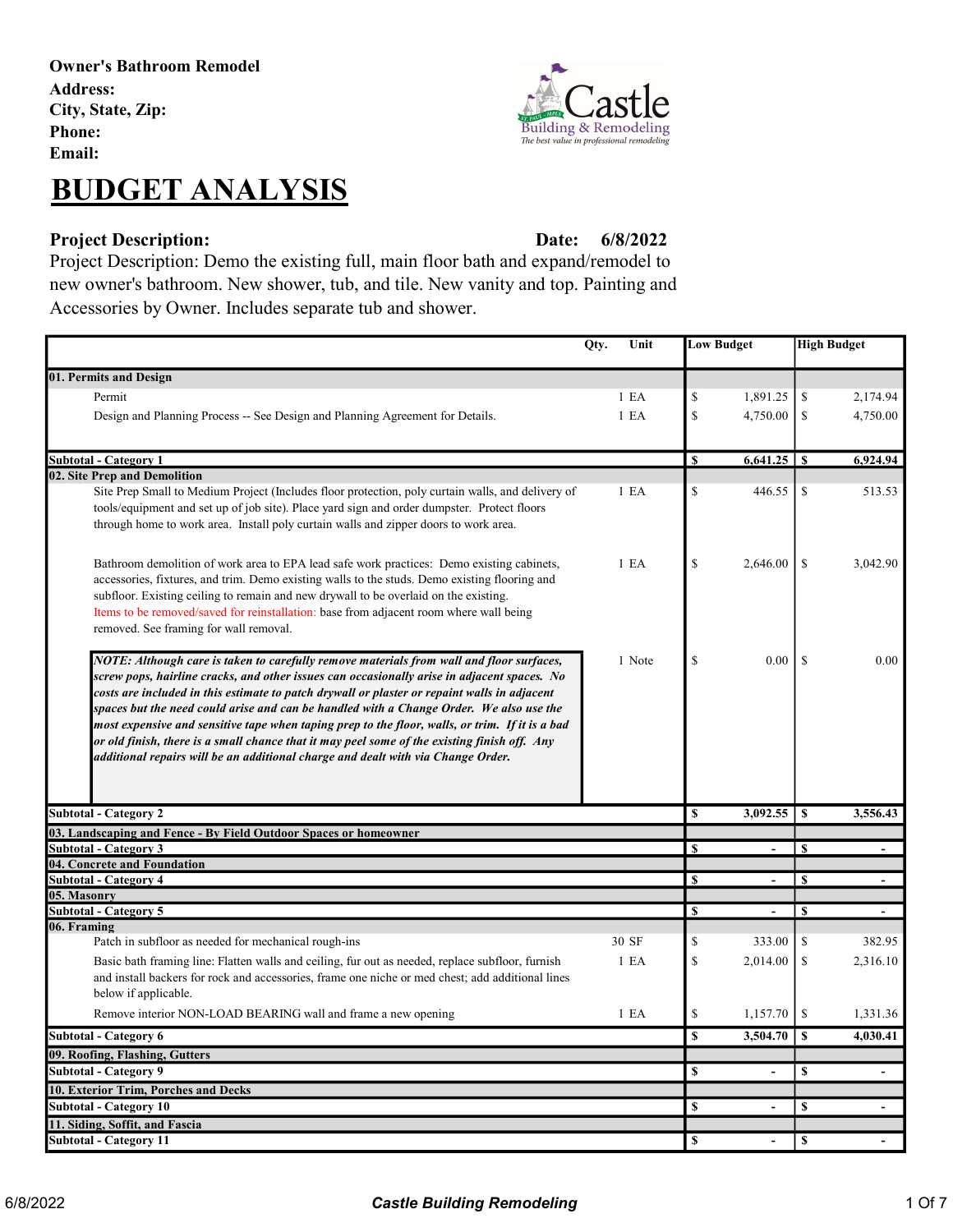| <b>12. Exterior Doors and Trim<br/>Subtotal - Category 12</b>                                                                                                                                  |                  | \$            |          | \$             |
|------------------------------------------------------------------------------------------------------------------------------------------------------------------------------------------------|------------------|---------------|----------|----------------|
| 13. Windows                                                                                                                                                                                    |                  |               |          |                |
| Furnish and install new vinyl pocket insert window; builder grade Walsh                                                                                                                        | 1 E A            | \$            | 977.10   | \$<br>1,123.67 |
| Window allowance \$500.00/ea.                                                                                                                                                                  |                  |               |          |                |
| Manufacturer:                                                                                                                                                                                  |                  |               |          |                |
| Line:                                                                                                                                                                                          |                  |               |          |                |
| Operation type, size, jamb, tempering, egress notes: see plan/schedule                                                                                                                         |                  |               |          |                |
| Exterior material /color:                                                                                                                                                                      |                  |               |          |                |
| Interior material /color:                                                                                                                                                                      |                  |               |          |                |
| Glass: clear Low E2 w/ Argon is standard- modify if something else desired                                                                                                                     |                  |               |          |                |
| Grids (type, size, pattern, color):                                                                                                                                                            |                  |               |          |                |
| Interior weather Strip color: ???                                                                                                                                                              |                  |               |          |                |
| Hardware type/color:<br>WOCD: Y or N (and specify color, if diff. from hardware)                                                                                                               |                  |               |          |                |
| Screen surround material/color:                                                                                                                                                                |                  |               |          |                |
| Screen color:                                                                                                                                                                                  |                  |               |          |                |
| Stop description:                                                                                                                                                                              |                  |               |          |                |
| Window install material (flashing, caulk, shims, etc.)                                                                                                                                         | 1 E A            | \$            | 62.50    | \$<br>71.88    |
|                                                                                                                                                                                                |                  |               |          |                |
| <b>Subtotal - Category 13</b>                                                                                                                                                                  |                  | \$            | 1,039.60 | \$<br>1,195.54 |
| 14. Plumbing                                                                                                                                                                                   | 1 Note           | \$            | 0.00     | \$<br>0.00     |
| <b>NOTE TO CLIENTS:</b> During kitchen and bathroom remodels, the pipes (drains and                                                                                                            |                  |               |          |                |
| galvanized water lines) sit for extended periods of time with no water going through them.                                                                                                     |                  |               |          |                |
| The build up on the inside of the pipes dries up and sometimes can come free and clog either<br>a drain or water line, once the water is turned back on at the end of the project. There is no |                  |               |          |                |
| money included to unclog a pipe if this happens and additional charges will occur.                                                                                                             |                  |               |          |                |
|                                                                                                                                                                                                |                  |               |          |                |
| <b>General Plumbing Note:</b> Any new waste or supply lines will be plastic, not copper or                                                                                                     |                  |               |          |                |
| galvanized.                                                                                                                                                                                    |                  |               |          |                |
| Plumbing permit                                                                                                                                                                                | 1 E A            | $\mathcal{S}$ | 343.75   | \$<br>395.31   |
|                                                                                                                                                                                                |                  |               |          |                |
| Furnish and install an under mount vanity sink                                                                                                                                                 | 1 E <sub>A</sub> | \$            | 585.95   | \$<br>673.84   |
| Sink Allowance: \$160.00                                                                                                                                                                       |                  |               |          |                |
| Manufacturer:                                                                                                                                                                                  |                  |               |          |                |
| Model #                                                                                                                                                                                        |                  |               |          |                |
| Furnish and install sink faucet;                                                                                                                                                               | 1 E <sub>A</sub> | <sup>\$</sup> | 765.85   | \$<br>880.73   |
| Sink faucet allowance \$300.00/ea.                                                                                                                                                             |                  |               |          |                |
| Manufacturer:                                                                                                                                                                                  |                  |               |          |                |
| Model #:                                                                                                                                                                                       |                  |               |          |                |
| Finish:                                                                                                                                                                                        |                  |               |          |                |
| Furnish and install custom tub; (freestanding, clawfoot, etc.)                                                                                                                                 | 1 E A            | $\mathcal{S}$ | 6,396.40 | \$<br>7,355.86 |
| Tub allowance: \$3,000.00/ea.                                                                                                                                                                  |                  |               |          |                |
| Drain side:                                                                                                                                                                                    |                  |               |          |                |
| Manufacturer:                                                                                                                                                                                  |                  |               |          |                |
| Model #:                                                                                                                                                                                       |                  |               |          |                |
| Finish:                                                                                                                                                                                        |                  |               |          |                |
| Furnish and install tub waste and overflow                                                                                                                                                     |                  |               |          |                |
| Model $#$ :                                                                                                                                                                                    | 1 E A            | $\mathcal{S}$ | 272.71   | \$<br>313.62   |
|                                                                                                                                                                                                |                  |               |          |                |
| Finish:                                                                                                                                                                                        |                  |               |          |                |
| Furnish and install tub filler faucet, valve, trim, and rough-in valve; DECK OR FLOOR                                                                                                          | 1 E A            | $\mathbb{S}$  | 1,882.43 | \$<br>2,164.79 |
| <b>MOUNT</b>                                                                                                                                                                                   |                  |               |          |                |
| Tub Filler faucet package allowance \$850.00                                                                                                                                                   |                  |               |          |                |
| Manufacturer:                                                                                                                                                                                  |                  |               |          |                |
| Model $#$ :                                                                                                                                                                                    |                  |               |          |                |
| Finish:                                                                                                                                                                                        |                  |               |          |                |
| Furnish and install a p-trap and drain collar at shower drain for tile shower pan (Schluter adapter                                                                                            | 1 E A            | $\mathcal{S}$ | 600.00   | \$<br>690.00   |
| and drain cover BY CASTLE)- see tile section                                                                                                                                                   |                  |               |          |                |
|                                                                                                                                                                                                |                  |               |          |                |
| Furnish and install shower faucet, diverter and controller;                                                                                                                                    | 1 E A            | \$            | 928.36   | \$<br>1,067.62 |
| Shower faucet package allowance \$300.00/set                                                                                                                                                   |                  |               |          |                |
| Manufacturer:                                                                                                                                                                                  |                  |               |          |                |
| Model #:                                                                                                                                                                                       |                  |               |          |                |
| Finish:                                                                                                                                                                                        |                  |               |          |                |
|                                                                                                                                                                                                |                  |               |          |                |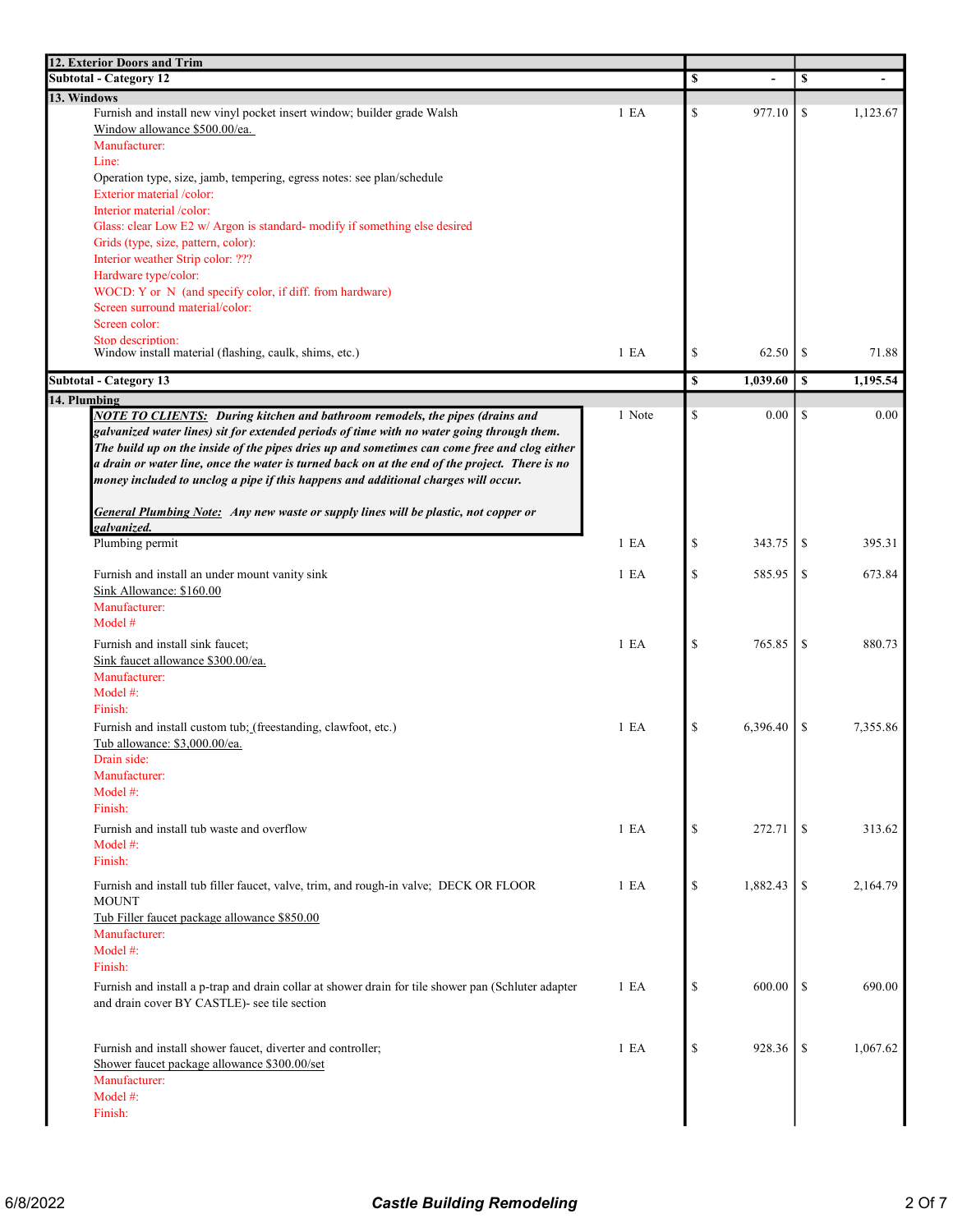| Furnish and install toilet;                                                                                                                                                              | 1 E A            | S           | 765.86    |               | 880.74    |
|------------------------------------------------------------------------------------------------------------------------------------------------------------------------------------------|------------------|-------------|-----------|---------------|-----------|
| Toilet allowance \$300.00/ea.                                                                                                                                                            |                  |             |           |               |           |
| Manufacturer:<br>Model #:                                                                                                                                                                |                  |             |           |               |           |
| Color:                                                                                                                                                                                   |                  |             |           |               |           |
| Master bathroom rough-in (tub and separate shower). If some items remain in existing location                                                                                            | 1 E A            | \$          | 5,687.50  | \$            | 6,540.63  |
| or plumbing doesn't need to be updated, cost may be able to be reduced.                                                                                                                  |                  |             |           |               |           |
|                                                                                                                                                                                          |                  |             |           |               |           |
| <b>Subtotal - Category 14</b>                                                                                                                                                            |                  | \$          | 18,228.81 | S             | 20,963.13 |
| <b>15. HVAC</b><br>Mechanical permit                                                                                                                                                     | 1 E <sub>A</sub> | \$          | 312.50    | \$            | 359.38    |
| Install new bathroom vent fan and vent to the exterior.                                                                                                                                  | 1 E A            | \$          | 875.00    | \$            | 1,006.25  |
| Relocate supply air or return air vent                                                                                                                                                   | 1 E A            | \$          | 550.00    | \$            | 632.50    |
| <b>Subtotal - Category 15</b>                                                                                                                                                            |                  | $\mathbf S$ | 1,737.50  | \$            | 1,998.13  |
| 16. Electrical                                                                                                                                                                           |                  |             |           |               |           |
| <b>Electrical Permit</b>                                                                                                                                                                 | 1 E <sub>A</sub> | \$          | 231.25    | \$            | 265.94    |
| Specify device color:                                                                                                                                                                    | 1 E A            | \$          | 0.00      | \$            | 0.00      |
| White, light almond, or ivory are standard. PICK ONE                                                                                                                                     |                  |             |           |               |           |
| Specify switch style                                                                                                                                                                     |                  |             |           |               |           |
| Pole or Decora. PICK ONE                                                                                                                                                                 |                  |             |           |               |           |
| Bathroom price for electrical (Includes GFCI Outlet to code, new switches and wiring in bath,                                                                                            | 1 E A            | \$          | 1,875.00  | S             | 2,156.25  |
| and Lutron push button timer switch for the bath fan).                                                                                                                                   |                  |             |           |               |           |
| NOTE: Battery operated smoke detector and CO by homeowner. Will all need to be                                                                                                           | 1 Note           | \$          | 0.00      | <sup>\$</sup> | 0.00      |
| functional and placed per code. Code requires each floor have one smoke detector. In                                                                                                     |                  |             |           |               |           |
| addition, any bedroom needs a smoke detector. Also there must be a carbon monoxide                                                                                                       |                  |             |           |               |           |
| detector within 10 feet of each bedroom. **If the rest of the home does not meet the above                                                                                               |                  |             |           |               |           |
| code, homeowner will be responsible to update or if homeowner prefers, Castle will perform                                                                                               |                  |             |           |               |           |
| updates and a change order will be issued**"                                                                                                                                             |                  |             |           |               |           |
| NOTE: No wiring for security, doorbell, TV, speakers or phone is included in pricing. If<br>any low voltage wires are found in a wall being opened up, additional costs to re-route them | 1 Note           | \$          | 0.00      | <sup>\$</sup> | 0.00      |
| will occur.                                                                                                                                                                              |                  |             |           |               |           |
| CBR furnish and elec install wall sconces on sides of mirror;                                                                                                                            | 1 E A            | \$          | 477.50    | <sup>\$</sup> | 549.13    |
| Fixture allowance \$150.00/set                                                                                                                                                           |                  |             |           |               |           |
| Manufacturer:                                                                                                                                                                            |                  |             |           |               |           |
| Model #:                                                                                                                                                                                 |                  |             |           |               |           |
| Finish:                                                                                                                                                                                  |                  |             |           |               |           |
| NOTE: For all home owner provided fixtures, there may be additional install costs for more                                                                                               | 1 Note           | \$          | $0.00\,$  | -S            | 0.00      |
| complicated fixtures. ALL light fixtures must be specified prior to contract signing and be                                                                                              |                  |             |           |               |           |
| UL listed to pass inspection. All material issues related to materials supplied by owner are                                                                                             |                  |             |           |               |           |
| the responsibility of the owner to resolve. Extra trade partner trip charges may apply for<br>return visits if material issues can not be resolved in timely manner.                     |                  |             |           |               |           |
| CBR furnish, HVAC install, and Elec wire bath fan:                                                                                                                                       | 1 E A            | \$          | 371.98    | \$            | 427.77    |
| Panasonic, • FV-08VRE1* Whisper Recessed is an ENERGY STAR rated architectural grade                                                                                                     |                  |             |           |               |           |
| recessed fan/light, LED Lamp - 14 Watt - GV24 Base                                                                                                                                       |                  |             |           |               |           |
| See hvac for install/venting.                                                                                                                                                            |                  |             |           |               |           |
| Furnish and install recessed can lights                                                                                                                                                  | 2 EA             | \$          | 287.50    | \$            | 330.63    |
| <b>Subtotal - Category 16</b>                                                                                                                                                            |                  | \$          | 3,243.23  | $\mathbf s$   | 3,729.71  |
| 17. Insulation                                                                                                                                                                           |                  |             |           |               |           |
| Basic Bath Insulation - Furnish and install R-13 or R-19 batt insulation, depending on the cavity                                                                                        | 1 E A            | \$          | 404.95    | \$            | 465.69    |
| size, in the exterior walls and 4mil poly, foam window (if required) and foam ceiling/floor                                                                                              |                  |             |           |               |           |
| penetrations to code                                                                                                                                                                     |                  |             |           |               |           |
| <b>Subtotal - Category 17</b>                                                                                                                                                            |                  | \$          | 404.95    | $\mathbf{s}$  | 465.69    |
| 18. Drywall                                                                                                                                                                              |                  |             |           |               |           |
| Furnish and install 5/8" drywall on the ceilings with smooth finish                                                                                                                      | 120 SF           | \$          | 1,011.72  | \$            | 1,163.48  |
| Furnish and install 1/2" drywall on walls with smooth finish                                                                                                                             | 200 SF           | \$          | 1,474.80  | \$            | 1,696.02  |
| Drywall or plaster patch                                                                                                                                                                 | 2 EA             | \$          | 251.40    | \$            | 289.11    |
| <b>Subtotal - Category 18</b>                                                                                                                                                            |                  | \$          | 2,737.92  | $\mathbf{s}$  | 3,148.61  |
| 19. Tile and Stone<br>Install tile backer underlayment on floor - thickness decided on-site                                                                                              | 100 SF           | \$          | 882.00    | \$            | 1,014.30  |
|                                                                                                                                                                                          |                  |             |           |               |           |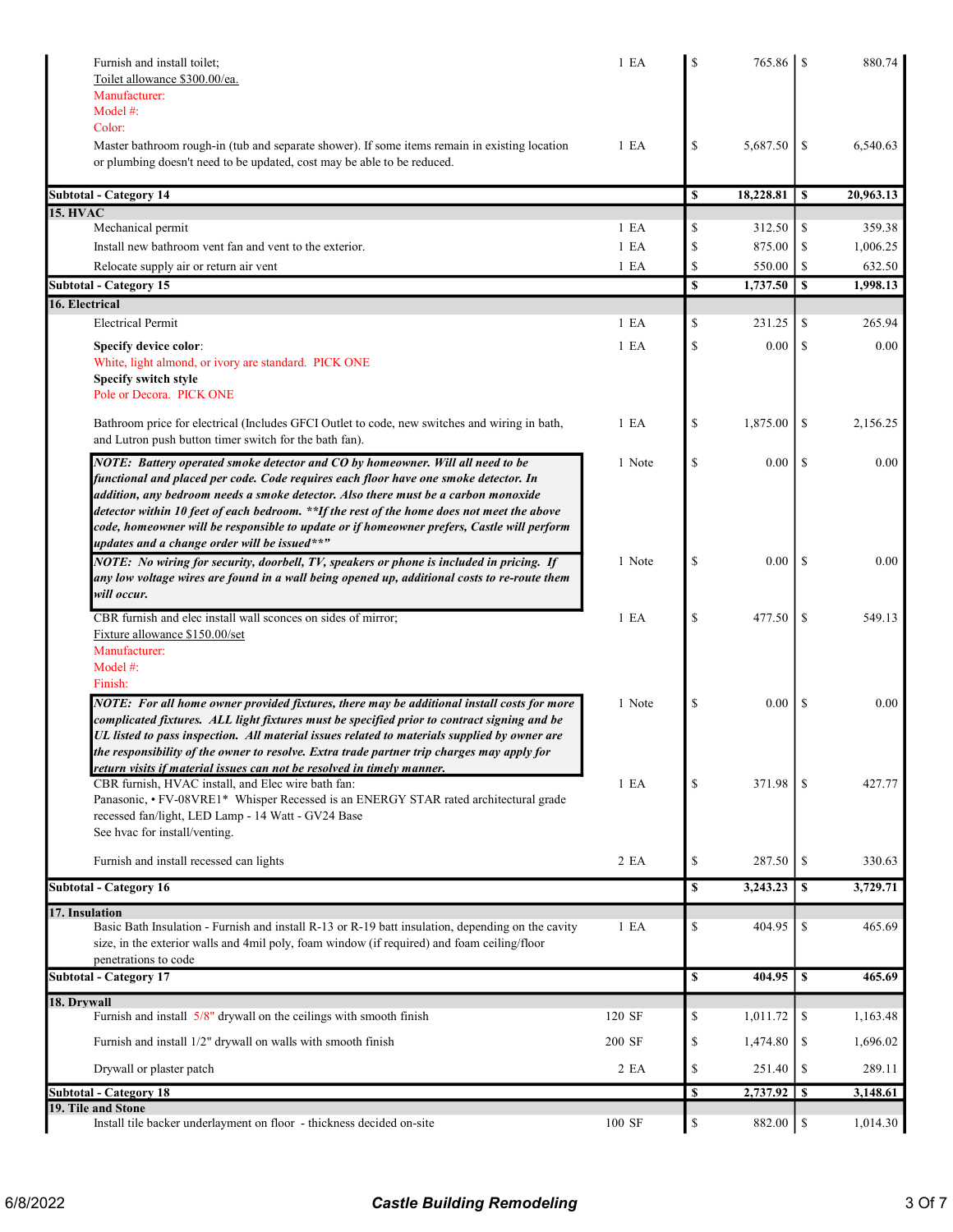| 1 E A  | $\mathbb{S}% _{t}\left( t\right) \equiv\mathbb{S}_{t}\left( t\right)$ | 248.45    | \$    | 285.72    |
|--------|-----------------------------------------------------------------------|-----------|-------|-----------|
| 1 E A  | $\mathbb{S}$                                                          | 820.60    | \$    | 943.69    |
| 20 SF  | \$                                                                    | 761.14    | \$    | 875.31    |
| 160 SF | \$                                                                    | 1,354.75  | \$    | 1,557.96  |
| 130 SF | $\mathbb{S}$                                                          | 5,480.15  | \$    | 6,302.17  |
| 20 SF  | $\mathcal{S}$                                                         | 1,539.65  | \$    | 1,770.60  |
| 35 LF  | $\mathcal{S}$                                                         | 536.98    | \$    | 617.52    |
| 1 E A  | $\mathcal{S}$                                                         | 484.89    | \$    | 557.62    |
| 3 EA   | $\mathcal{S}$                                                         | 104.29    | \$    | 119.93    |
| 1 E A  | $\mathbb{S}$                                                          | 1,554.51  | -\$   | 1,787.69  |
|        | <b>S</b>                                                              | 16,670.30 | S     | 19,170.85 |
|        |                                                                       |           |       | 50.72     |
|        |                                                                       |           |       |           |
| 30 LF  | $\mathbb{S}% _{t}\left( t\right) \equiv\mathbb{S}_{t}\left( t\right)$ | 168.30    | \$    | 193.55    |
| 30 LF  | $\mathcal{S}$                                                         | 331.89    | \$    | 381.67    |
| 60 LF  | $\mathbb{S}% _{t}\left( t\right)$                                     | 610.86    | -S    | 702.49    |
|        | 1 E A                                                                 | \$        | 44.10 | \$        |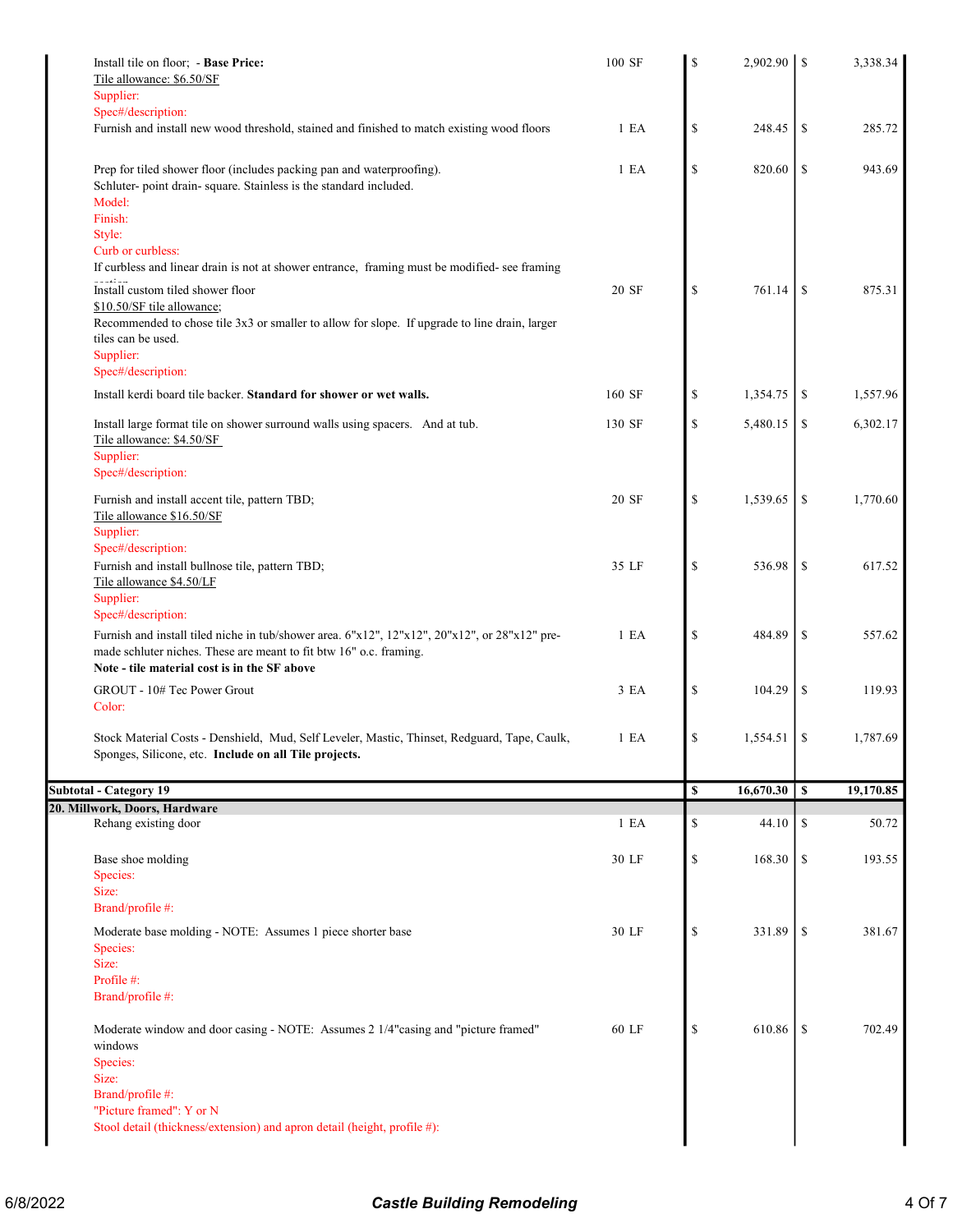| Furnish and install door knob/handle hardware<br>Allowance: \$30.00                               | 1 E A  | $\mathbf S$   | 75.28    | <sup>\$</sup> | 86.57    |
|---------------------------------------------------------------------------------------------------|--------|---------------|----------|---------------|----------|
| Manufacturer/model #:                                                                             |        |               |          |               |          |
| Style (locking, passage, etc.):                                                                   |        |               |          |               |          |
| Finish:                                                                                           |        |               |          |               |          |
| Furnish and install door stop                                                                     | 1 E A  | \$            | 16.32    | <sup>\$</sup> | 18.77    |
| Allowance: \$5.00                                                                                 |        |               |          |               |          |
| Manufacturer/model #:                                                                             |        |               |          |               |          |
| Style (wall mount, hinge mount, etc.):                                                            |        |               |          |               |          |
| Finish:                                                                                           |        |               |          |               |          |
| <b>Subtotal - Category 20</b>                                                                     |        | \$            | 1,246.75 | \$            | 1,433.76 |
| 21. Cabinetry, Countertops and Appliances                                                         |        |               |          |               |          |
| Furnish and install wall-mounted mirror/medicine cabinet.                                         | 1 E A  | \$            | 306.95   | <sup>\$</sup> | 352.99   |
| Allowance. \$150.00                                                                               |        |               |          |               |          |
| Manufacturer:                                                                                     |        |               |          |               |          |
| Model/spec #:                                                                                     |        |               |          |               |          |
| Color:                                                                                            |        |               |          |               |          |
| Knobs and pulls will be installed on all cabinet doors and drawers.                               | 8 EA   | \$            | 117.34   | <sup>\$</sup> | 134.94   |
| Allowance: \$7.00/ea.                                                                             |        |               |          |               |          |
| Manufacturer:                                                                                     |        |               |          |               |          |
| Size:                                                                                             |        |               |          |               |          |
| Model #:                                                                                          |        |               |          |               |          |
| Finish:                                                                                           |        |               |          |               |          |
|                                                                                                   |        |               |          |               |          |
| Meet delivery, unload, and unpack cabinets.                                                       | 1 E A  | \$            | 264.60   | \$            | 304.29   |
| <b>CABINET SPECS:</b>                                                                             | 1 E A  | \$            | 0.00     | <sup>\$</sup> | 0.00     |
| Cabinet Line: Crystal Current or Crystal Keyline                                                  |        |               |          |               |          |
| Box Type: Frameless, Framed, Inset                                                                |        |               |          |               |          |
| Door Construction: MDF or Wood                                                                    |        |               |          |               |          |
| Door Style:                                                                                       |        |               |          |               |          |
| Drawer Style: 5 piece or slab                                                                     |        |               |          |               |          |
| Drawer box construction: Interior material: select one- natural melamine on particle board        |        |               |          |               |          |
| substrate standard or natural basswood veneer on plywood substrate upgrade, white melamine on     |        |               |          |               |          |
| particle board substrate option for current frameless, or all plywood green core box with natural |        |               |          |               |          |
| maple veneer if keyline; finished interiors of any cabinets would be noted on plans.              |        |               |          |               |          |
| <b>Wood Species:</b>                                                                              |        |               |          |               |          |
| Finish: paint or stain                                                                            |        |               |          |               |          |
| Color:                                                                                            |        |               |          |               |          |
| Sheen:                                                                                            |        |               |          |               |          |
| Specialties: (distressing, highlights, etc.)                                                      |        |               |          |               |          |
| Crown:                                                                                            |        |               |          |               |          |
| Shoe: Yes                                                                                         |        |               |          |               |          |
| Finished end: Furniture groove finished end (standard) or optional upgrade to flush finished      |        |               |          |               |          |
| Any applied doors or end panels to sides or backs of cabinets will be noted on plans. If not on   |        |               |          |               |          |
| drawing, not included.                                                                            |        |               |          |               |          |
| Any accessories will be noted on plan. If accessory provided by Castle and not Cabinet            |        |               |          |               |          |
| Crystal - Current line: Furnish and install base cabinets - stained or painted wood               | 5 LF   | \$            | 1,707.50 | \$            | 1,963.63 |
| Cambria backsplash 2"-6" high                                                                     | 5 LF   | $\mathcal{S}$ | 375.00   | <sup>\$</sup> | 431.25   |
| Color:                                                                                            |        |               |          |               |          |
| Height:                                                                                           |        |               |          |               |          |
| <b>Back Splash:</b>                                                                               |        |               |          |               |          |
| Side splash (Y or N?):                                                                            |        |               |          |               |          |
|                                                                                                   |        |               |          |               |          |
| 60" Cambria vanity countertop with under mount sink cut-out will be installed. Includes           | 1 E A  | \$            | 1,718.75 | <sup>\$</sup> | 1,976.56 |
| standard colors Includes delivery charge, measure, and install.                                   |        |               |          |               |          |
| Color:                                                                                            |        |               |          |               |          |
| Edge profile:                                                                                     |        |               |          |               |          |
| thickness:                                                                                        |        |               |          |               |          |
| $undermount \sin k (V \text{ or } N)$                                                             |        |               |          |               |          |
| <b>APPLIANCES:</b>                                                                                | 1 Note | \$            | $0.00\,$ | -S            | 0.00     |
| NOTE: Client to communicate with appliance supplier regarding delivery of appliances they         |        |               |          |               |          |
| purchased and arrange to meet/receive delivery themselves. The project manager will be in         |        |               |          |               |          |
| communication with client regarding that timing.                                                  |        |               |          |               |          |
| <b>Subtotal - Category 21</b>                                                                     |        | \$            |          |               | 5,163.66 |
|                                                                                                   |        |               |          |               |          |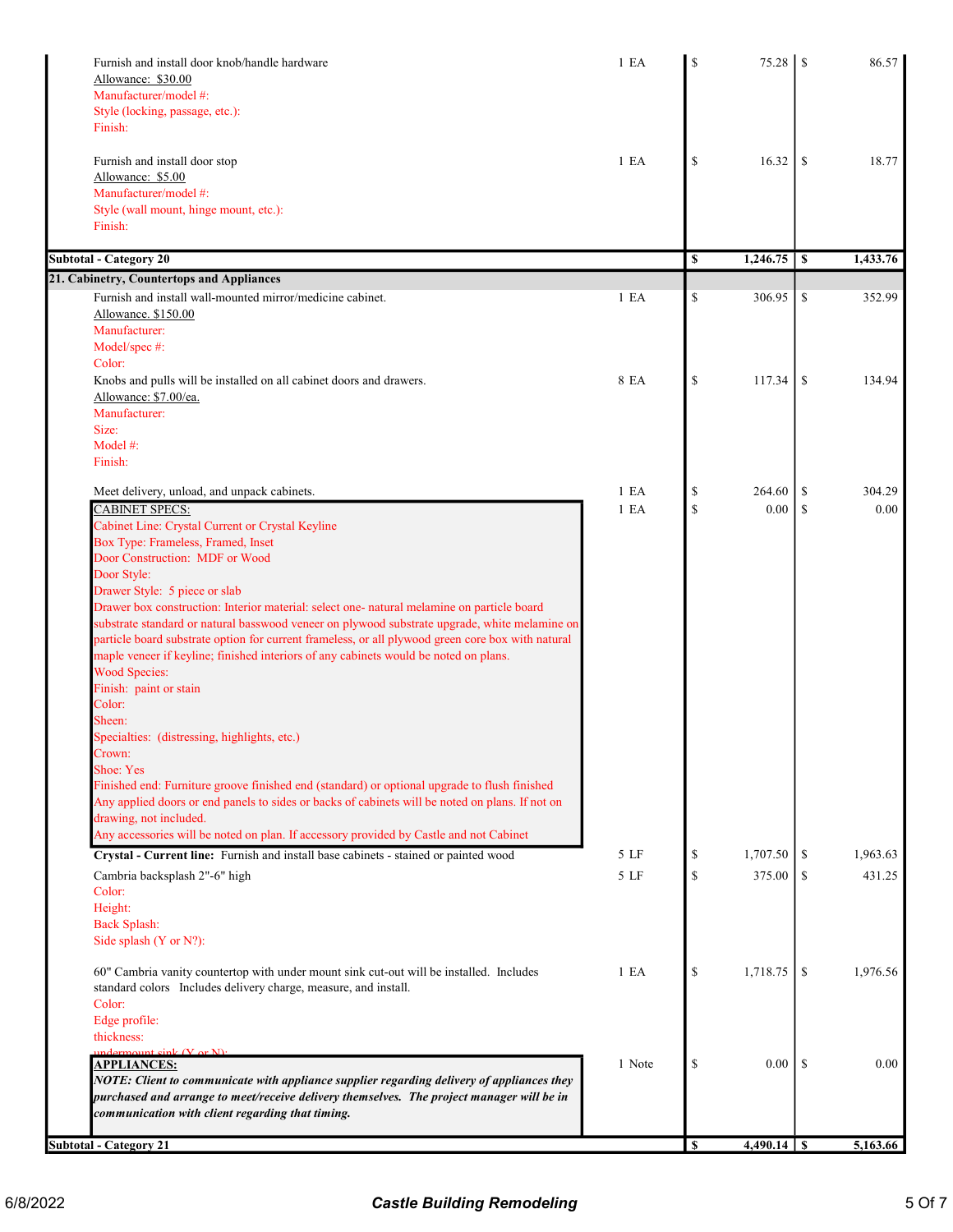| 22. Specialties                                                                                                                                                                                                                                                                                                      |                  |              |                 |    |                  |
|----------------------------------------------------------------------------------------------------------------------------------------------------------------------------------------------------------------------------------------------------------------------------------------------------------------------|------------------|--------------|-----------------|----|------------------|
| Furnish bathroom accessories. - 24" towel bar, towel ring and toilet paper holder. Custom.<br>Allowance \$150.00. Install included for 3 items.                                                                                                                                                                      | 1 E A            | \$           | 334.80          | \$ | 385.02           |
| Manufacturer:                                                                                                                                                                                                                                                                                                        |                  |              |                 |    |                  |
| Model/spec #:                                                                                                                                                                                                                                                                                                        |                  |              |                 |    |                  |
| Finish color:                                                                                                                                                                                                                                                                                                        |                  |              |                 |    |                  |
| Standard size $3/8$ " frameless glass shower door and side panel. 28 x71.5 door and $30x71.5$                                                                                                                                                                                                                        | 1 E <sub>A</sub> | \$           | 2,922.00        | \$ | 3,360.30         |
| panel.                                                                                                                                                                                                                                                                                                               |                  |              |                 |    |                  |
| Handle/hinge finish:                                                                                                                                                                                                                                                                                                 |                  |              |                 |    |                  |
| Door height:                                                                                                                                                                                                                                                                                                         |                  |              |                 |    |                  |
| *Note- if door hinges off panel, and panel doesn't go all the way to the ceiling, a header will go                                                                                                                                                                                                                   |                  |              |                 |    |                  |
| Add "clear shield" coating to the glass shower door                                                                                                                                                                                                                                                                  | 30 SF            | \$           | 232.05          | \$ | 266.86           |
| <b>Subtotal - Category 22</b><br>23. Flooring                                                                                                                                                                                                                                                                        |                  | \$           | 3,488.85        | S  | 4,012.18         |
| <b>Subtotal - Category 23</b>                                                                                                                                                                                                                                                                                        |                  | \$           |                 | \$ |                  |
| 24. Painting and Decorating                                                                                                                                                                                                                                                                                          |                  |              |                 |    |                  |
| In house set up, prep, clean up                                                                                                                                                                                                                                                                                      | 1 E A            | \$           | 384.05          | \$ | 441.66           |
| Prime and painting ceilings using low VOC Paint.<br>COLOR: Standard flat ceiling white                                                                                                                                                                                                                               | 120 SF           | \$           | 306.52          | -S | 352.49           |
| Prime and paint walls using low VOC Paint.                                                                                                                                                                                                                                                                           | 248 SF           | \$           | 318.28          | \$ | 366.03           |
| Manufacturer:                                                                                                                                                                                                                                                                                                        |                  |              |                 |    |                  |
| Color name and #:                                                                                                                                                                                                                                                                                                    |                  |              |                 |    |                  |
| Sheen:                                                                                                                                                                                                                                                                                                               |                  |              |                 |    |                  |
| Priming and painting of base molding and/or casing. NOTE: Our standard is low VOC for                                                                                                                                                                                                                                | 90 LF            | $\mathbb{S}$ | 753.48          | \$ | 866.50           |
| woodwork, although may not be able to use low VOC primer due to existing stain/wood                                                                                                                                                                                                                                  |                  |              |                 |    |                  |
| condition- tbd. Will use low VOC primer when able.                                                                                                                                                                                                                                                                   |                  |              |                 |    |                  |
| Manufacturer:<br>Color name and #:                                                                                                                                                                                                                                                                                   |                  |              |                 |    |                  |
| Sheen: (satin is standard)                                                                                                                                                                                                                                                                                           |                  |              |                 |    |                  |
| Priming and painting of a door both sides. Includes the jamb of the unit. NOTE: Our standard<br>is low VOC for woodwork, although may not be able to use low VOC primer due to existing                                                                                                                              | 1 E A            | \$           | 229.70          | \$ | 264.16           |
| stain/wood condition- tbd. Will use low VOC primer when able.<br>Manufacturer:                                                                                                                                                                                                                                       |                  |              |                 |    |                  |
| Color name and #:                                                                                                                                                                                                                                                                                                    |                  |              |                 |    |                  |
| Sheen: (satin is standard)                                                                                                                                                                                                                                                                                           |                  |              |                 |    |                  |
| NOTE: Please note that when the homeowner is doing the painting, they are responsible for<br>caulking, filling nail holes, and repairing minor wall and ceiling dings. There will need to<br>be a few rounds of touch-ups, due to the nature of construction, and that falls under the<br>scope of the painter.      | 1 Note           | \$           | 0.00            | \$ | 0.00             |
| <b>Subtotal - Category 24</b>                                                                                                                                                                                                                                                                                        |                  | \$           | $1,992.03$   \$ |    | 2,290.83         |
| 25. Clean Up and Debris Removal<br>Disposal and clean-up - remove all site prep, wipe down and broom sweep area. Haul all extra<br>material off site.                                                                                                                                                                | 1 E A            | \$           | 762.73          | \$ | 877.13           |
| St. Paul Daily street use permit for dumpster - Charged per day. Day $1-30 = $8/day$ . Days 31-<br>$120 = $10$ /day. Weekends count too. If dumpster can be placed on driveway or lawn this can                                                                                                                      | 75 Day           | \$           | 600.00          | \$ | 600.00           |
| cost can be saved.                                                                                                                                                                                                                                                                                                   |                  |              |                 |    |                  |
| NOTE: If the dumpster is required to be moved for plowing or street cleaning, there will be                                                                                                                                                                                                                          |                  |              |                 |    |                  |
| additional charges for moving it and replacing it after the street work is complete.                                                                                                                                                                                                                                 |                  |              |                 |    |                  |
|                                                                                                                                                                                                                                                                                                                      |                  |              |                 | -S | 315.00           |
| ADD number of days, dumpster is estimated to be needed over 30 days                                                                                                                                                                                                                                                  | 45 DAYS          | \$           | 315.00          |    |                  |
|                                                                                                                                                                                                                                                                                                                      |                  |              |                 |    |                  |
| <b>DUMPSTER NOTE:</b> If the dumpster is placed on the street, and the city calls a snow<br>emergency or street cleaning, there will be an additional \$200 charge per move or violation via a<br>change order. Sometimes it will get moved, sometimes it will just get fined. The charge is the<br>same either way. | 1 E A            | \$           | 250.00          | -S |                  |
| 10 Yard mini roll-off dumpster - smaller truck for smaller places 2.5 ton maximum NOTE: for                                                                                                                                                                                                                          | 1 E A            | \$           | 337.50          | \$ | 287.50<br>388.13 |